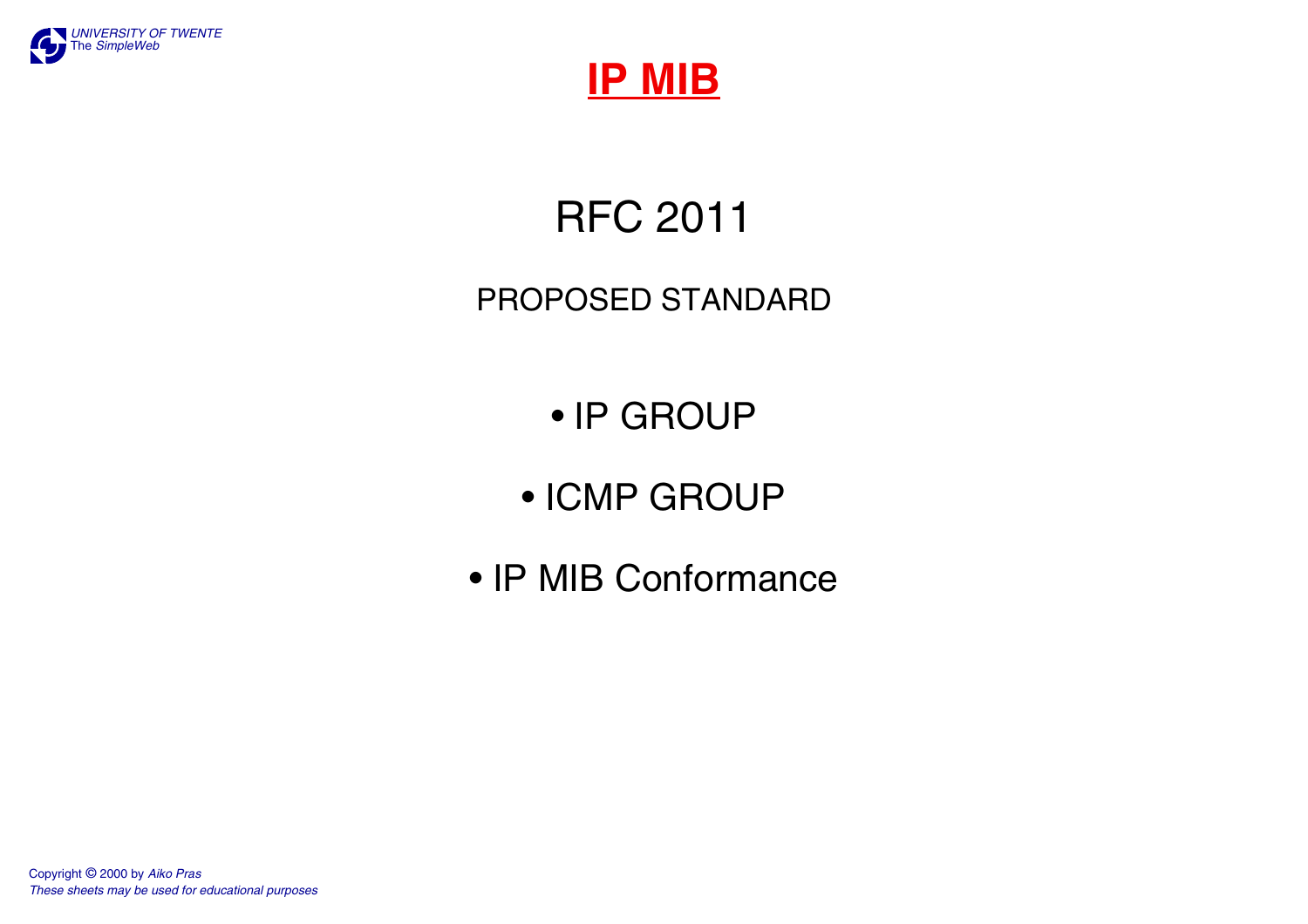

**IP GROUP**

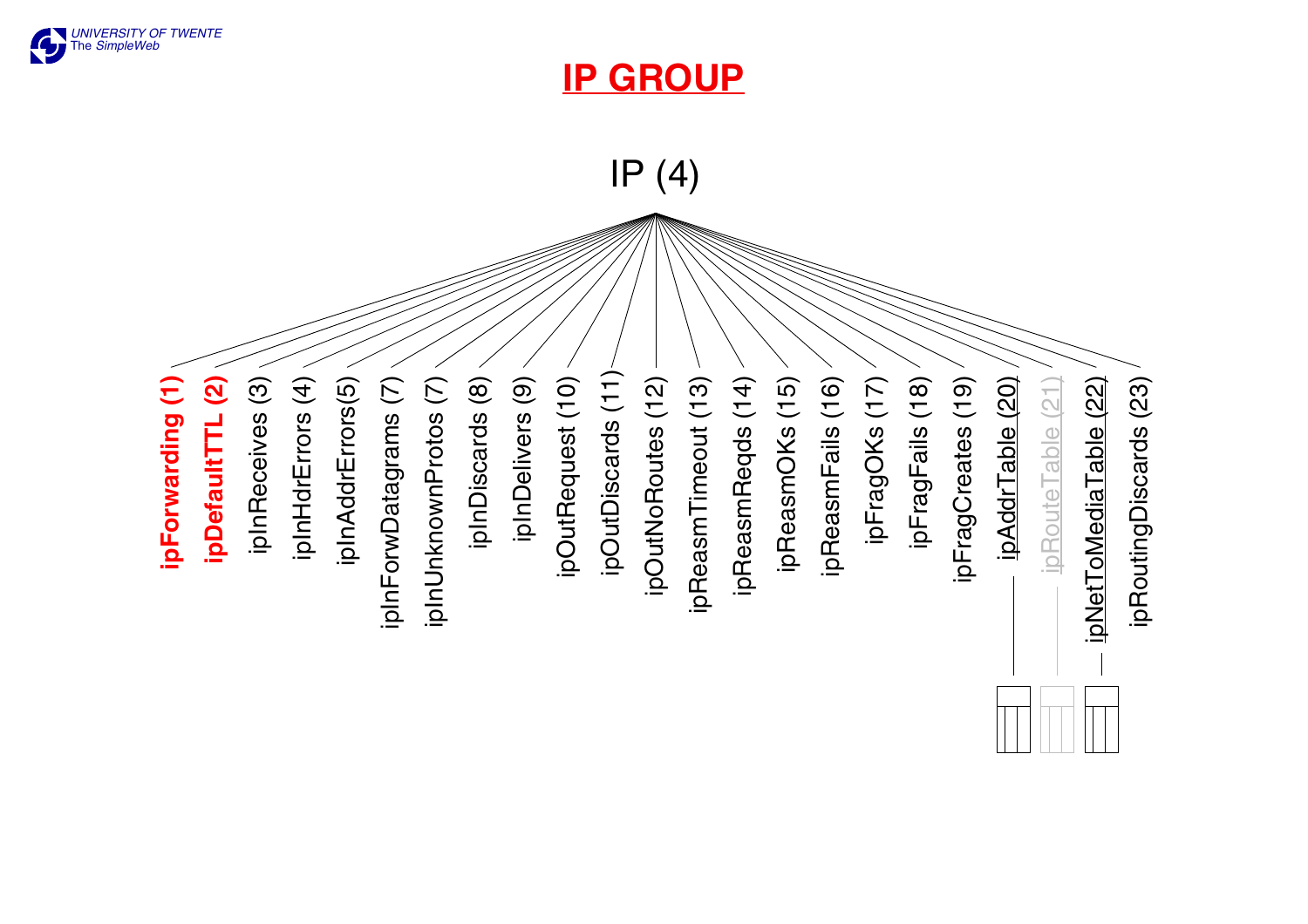

**IP PACKET COUNT**

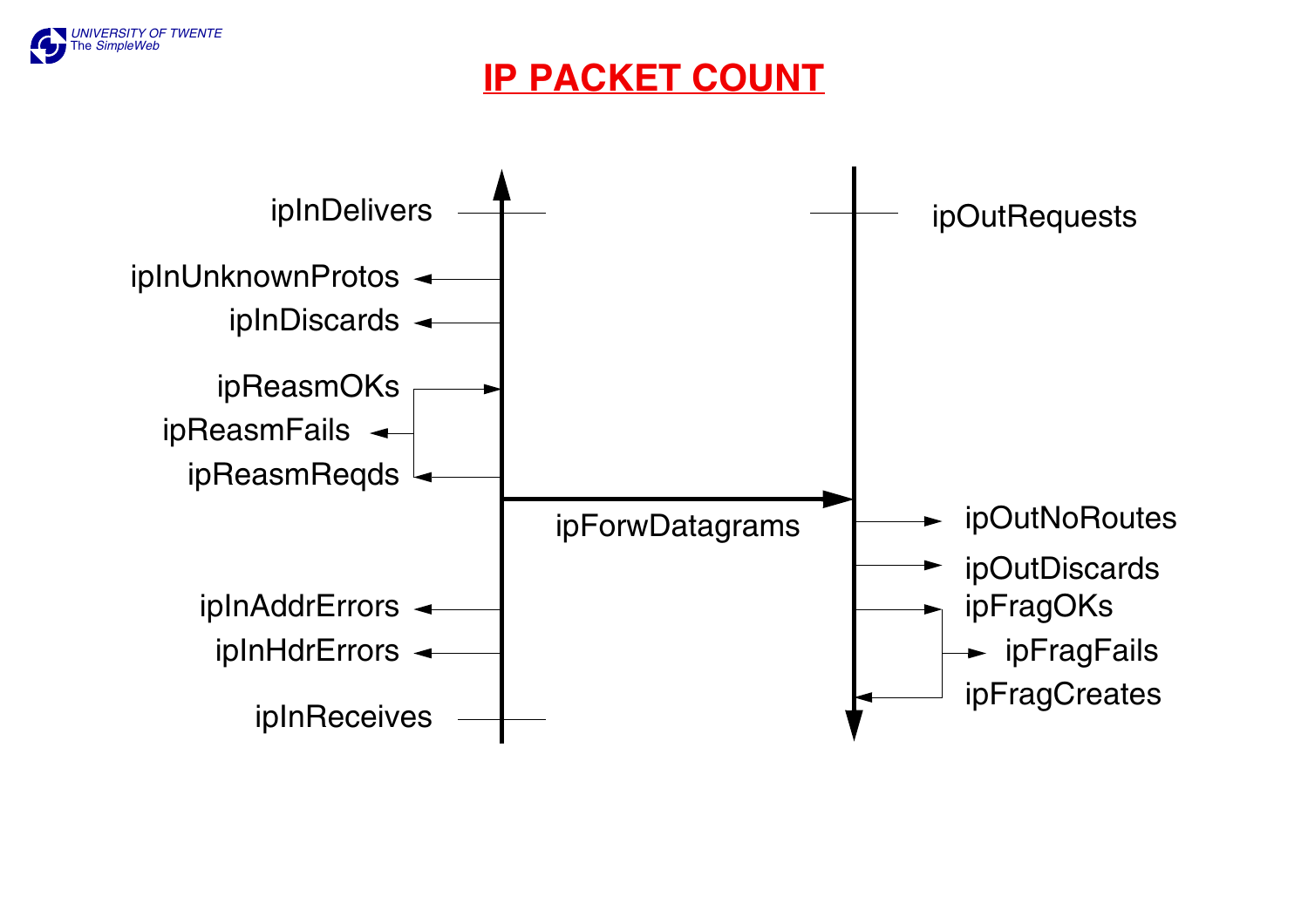

# **ipAddrTable**

| ipAdEntAddr | ipAdEntIfIndex | ipAdEntNetMask | ipAdEntBcastAddr | ipAdEntReasmMaxSize |
|-------------|----------------|----------------|------------------|---------------------|
| 192.89.16.4 | 1              | 255.255.255.0  |                  | 65535               |
|             |                |                |                  |                     |
| 192.89.16.8 |                |                |                  |                     |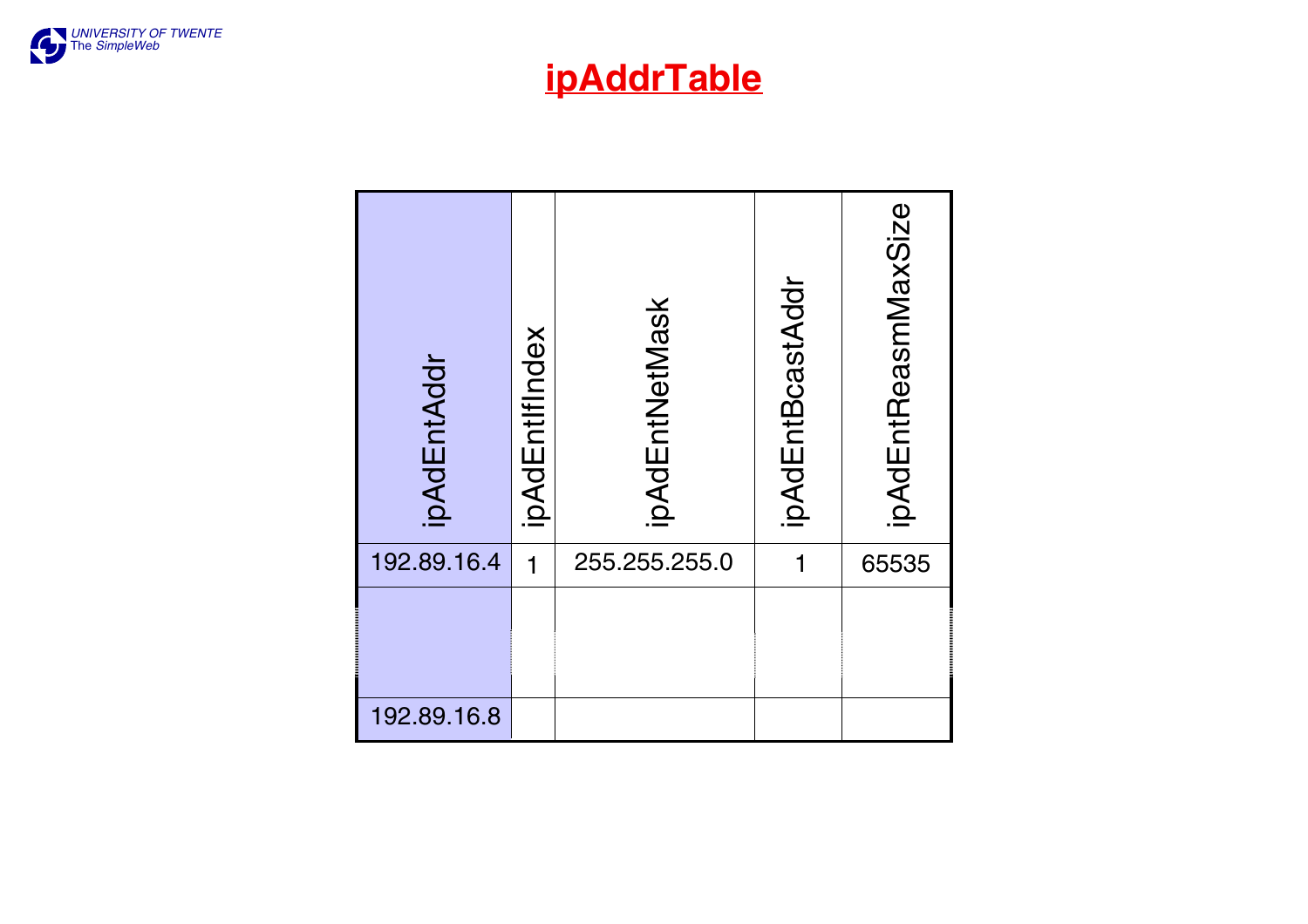

**ipNetToMediaTable**

| ipNetToMedia<br>IfIndex | ipNetToMedia<br>PhysAddress | ipNetToMedia<br>NetAddress | ipNetToMedia<br><b>Type</b> |
|-------------------------|-----------------------------|----------------------------|-----------------------------|
|                         | 08:00:20:00:25:66           | 129.14.16.4                | 3 (dynamic)                 |
| $\overline{2}$          |                             |                            |                             |
|                         |                             |                            |                             |
|                         |                             |                            |                             |
|                         |                             |                            |                             |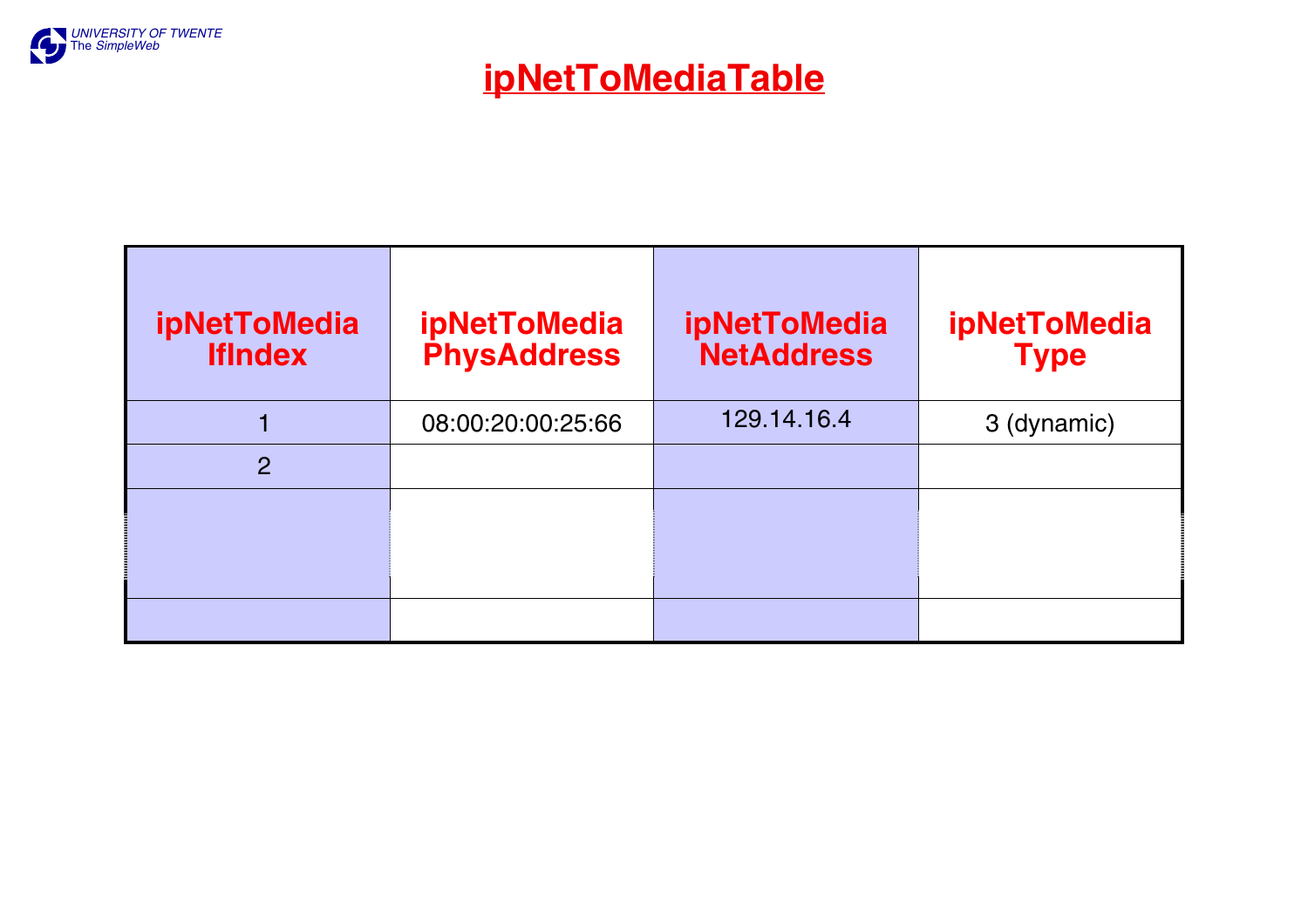

**ipRouteTable of MIB-II**

| <b>ipRouteDest</b> | ipRouteNextHop | ă<br><u>Dal</u><br>ipRouteMas<br>ipRoutelf |             | ipRouteType | $\overline{\textbf{c}}$<br>ipRouteMetri | RouteMetric2<br><u>요.</u> | RouteMetric3<br><u>요.</u> | ipRouteMetric4 | ပ္ပ<br>outeMetri<br>Œ<br>$\mathbf{a}$ | ipRouteAge | ipRouteProto | ipRouteInfo |  |
|--------------------|----------------|--------------------------------------------|-------------|-------------|-----------------------------------------|---------------------------|---------------------------|----------------|---------------------------------------|------------|--------------|-------------|--|
| 129.14.16.4        | 129.16.1.7     | 1                                          | 255.255.0.0 | 3           |                                         |                           |                           |                |                                       |            | ospf         |             |  |
|                    |                |                                            |             |             |                                         |                           |                           |                |                                       |            |              |             |  |
|                    |                |                                            |             |             |                                         |                           |                           |                |                                       |            |              |             |  |
| 192.89.16.8        |                |                                            |             |             |                                         |                           |                           |                |                                       |            |              |             |  |

NOT INCLUDED IN IP-MIB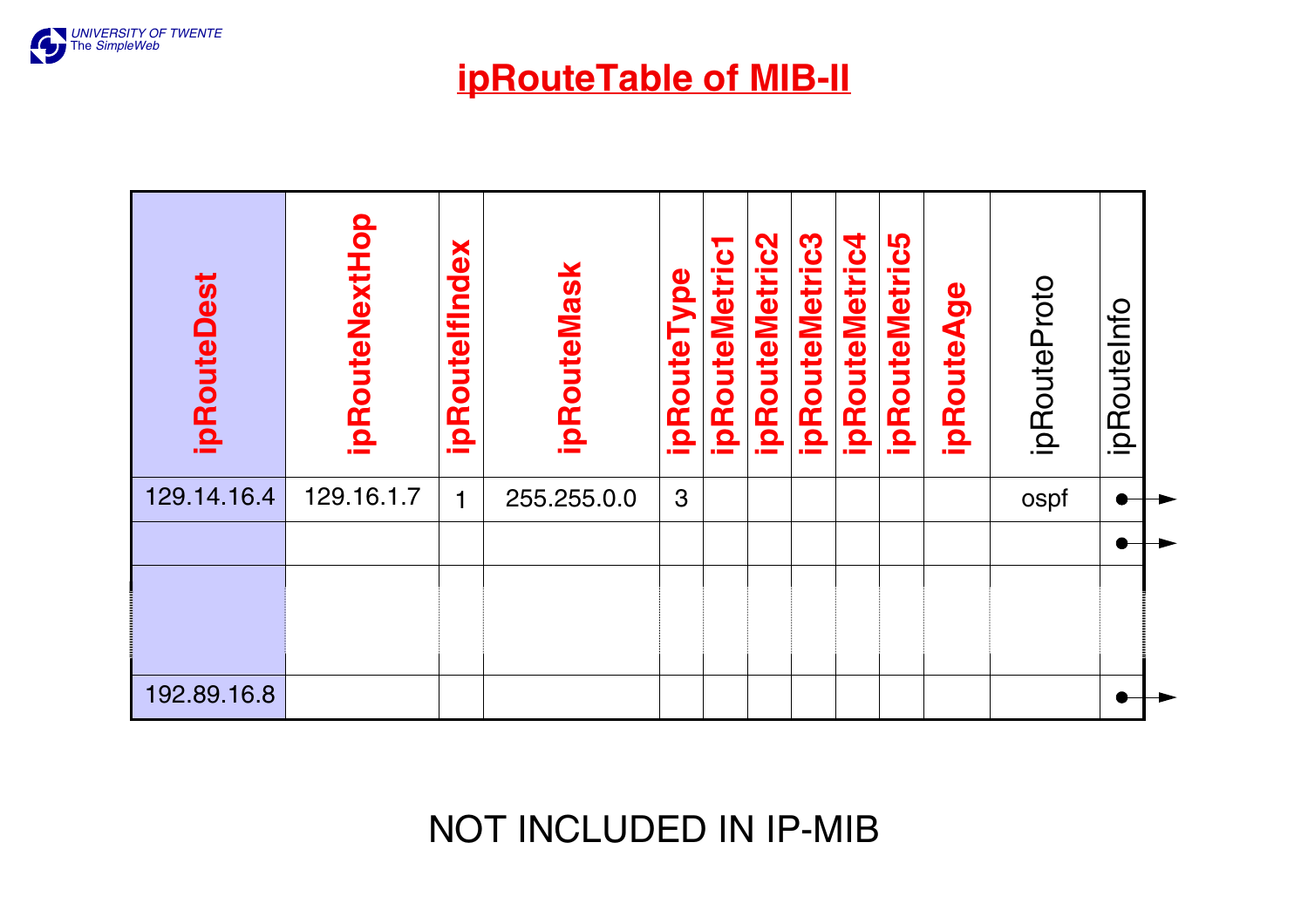

### **IP Forwarding MIB**

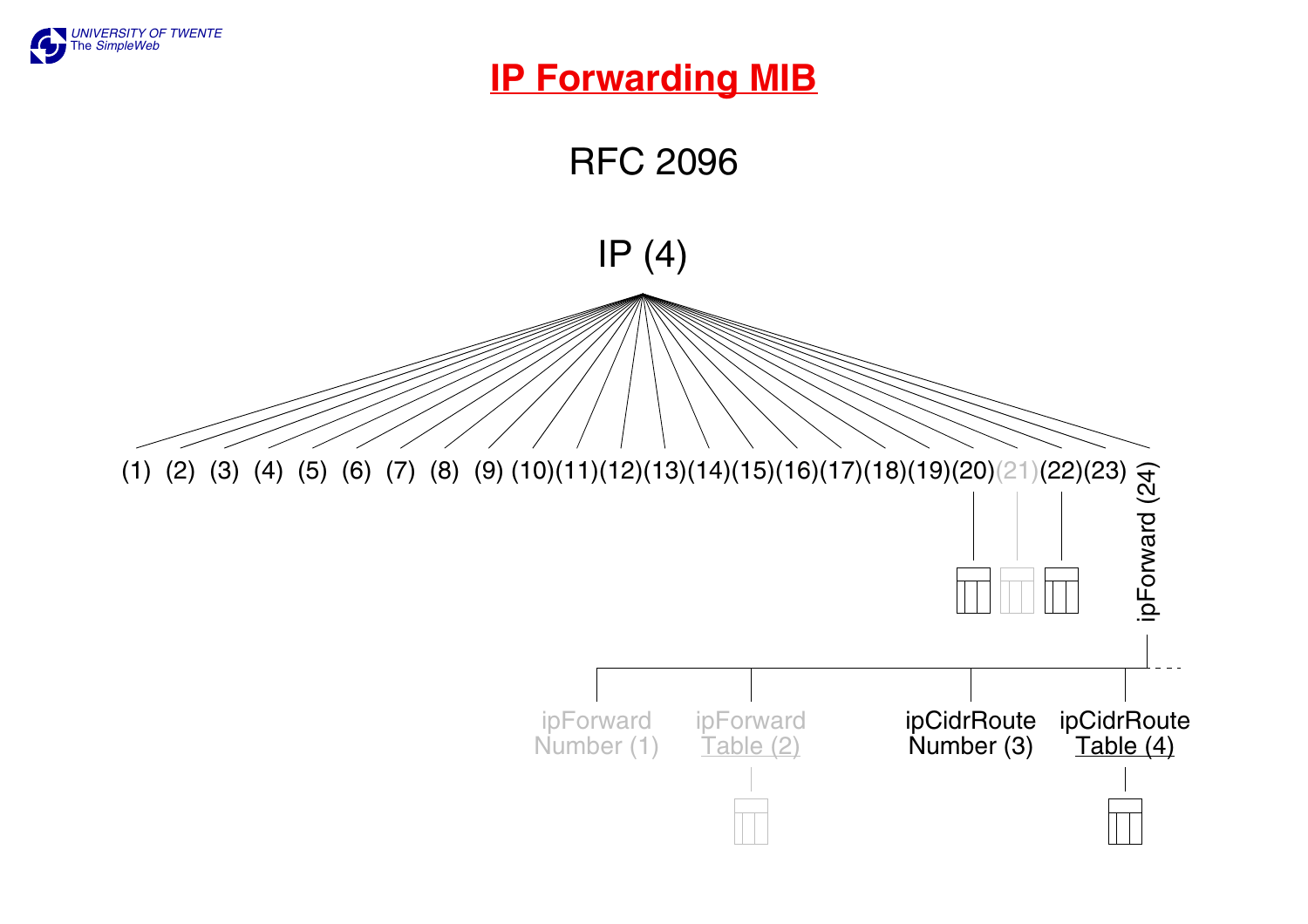

**ipCidrRouteTable**

| <b>ipCidrRouteDest</b> | ipCidrRouteMask | ipCidrRouteTos | ipCidrRouteNextHop | ipCidrRoutelfIndex | ipCidrRouteType | ipCidrRouteProto | ipCidrRouteAge | ipCidrRouteInfo  | ipCidrRouteNextHopAS | <b>ipCidrRouteMetric1</b> | ipCidrRouteMetric2 | ipCidrRouteMetric3 | ipCidrRouteMetric4 | ipCidrRouteMetric5 | ipCidrRouteStatus |
|------------------------|-----------------|----------------|--------------------|--------------------|-----------------|------------------|----------------|------------------|----------------------|---------------------------|--------------------|--------------------|--------------------|--------------------|-------------------|
|                        |                 |                |                    |                    |                 |                  |                |                  |                      |                           |                    |                    |                    |                    |                   |
| 33.14.16.4             | 255.255.255.0   | $\overline{0}$ | 33.1.1.7           | 1                  | $\overline{4}$  | ospf             |                | $\bullet\bullet$ | 16.1.1.1             |                           |                    |                    |                    |                    |                   |
|                        |                 |                |                    |                    |                 |                  |                |                  |                      |                           |                    |                    |                    |                    |                   |
|                        |                 |                |                    |                    |                 |                  |                |                  |                      |                           |                    |                    |                    |                    |                   |
|                        |                 |                |                    |                    |                 |                  |                |                  |                      |                           |                    |                    |                    |                    |                   |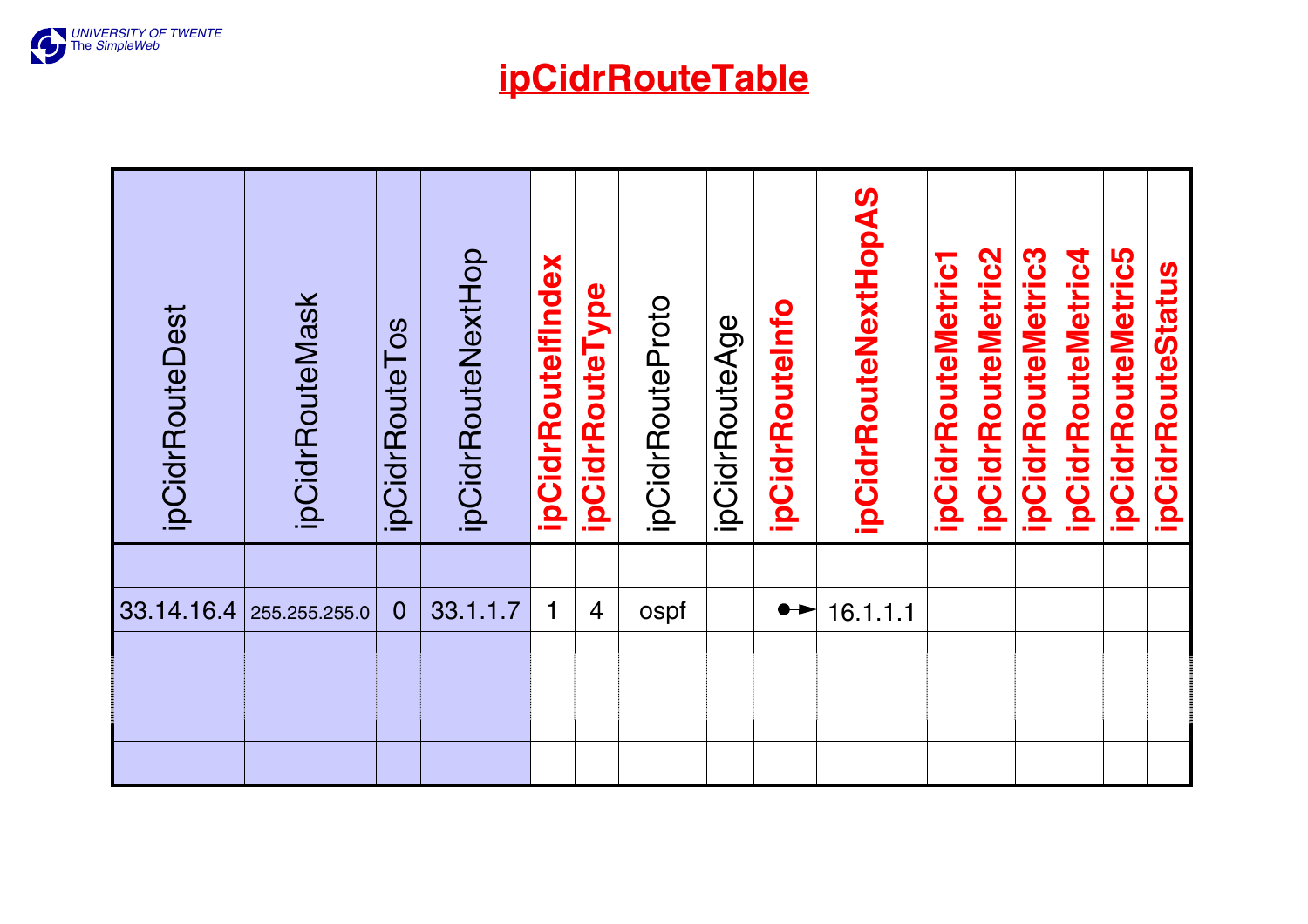

**ipForwardTable**

#### DEFINED BY RFC 1354 / OBSOLETED BY RFC 2096

| ipForwardDest | ipForwardMask | ipForwardPolicy | ipForwardNextHop | ipForwardIfIndex | ipForwardType  | ipForwardProto | ipForwardAge | ipForwardInfo                | ipForwardNextHopAS | ipForwardMetric1 | ipForwardMetric2 | ipForwardMetric3 | ipForwardMetric4 | <b>ipForwardMetric5</b> |
|---------------|---------------|-----------------|------------------|------------------|----------------|----------------|--------------|------------------------------|--------------------|------------------|------------------|------------------|------------------|-------------------------|
|               |               |                 |                  |                  |                |                |              |                              |                    |                  |                  |                  |                  |                         |
| 33.14.16.4    | 255.255.255.0 | $\overline{0}$  | 33.1.1.7         | 1                | $\overline{4}$ | ospf           |              | $\bullet\blacktriangleright$ | 16.1.1.1           |                  |                  |                  |                  |                         |
|               |               |                 |                  |                  |                |                |              |                              |                    |                  |                  |                  |                  |                         |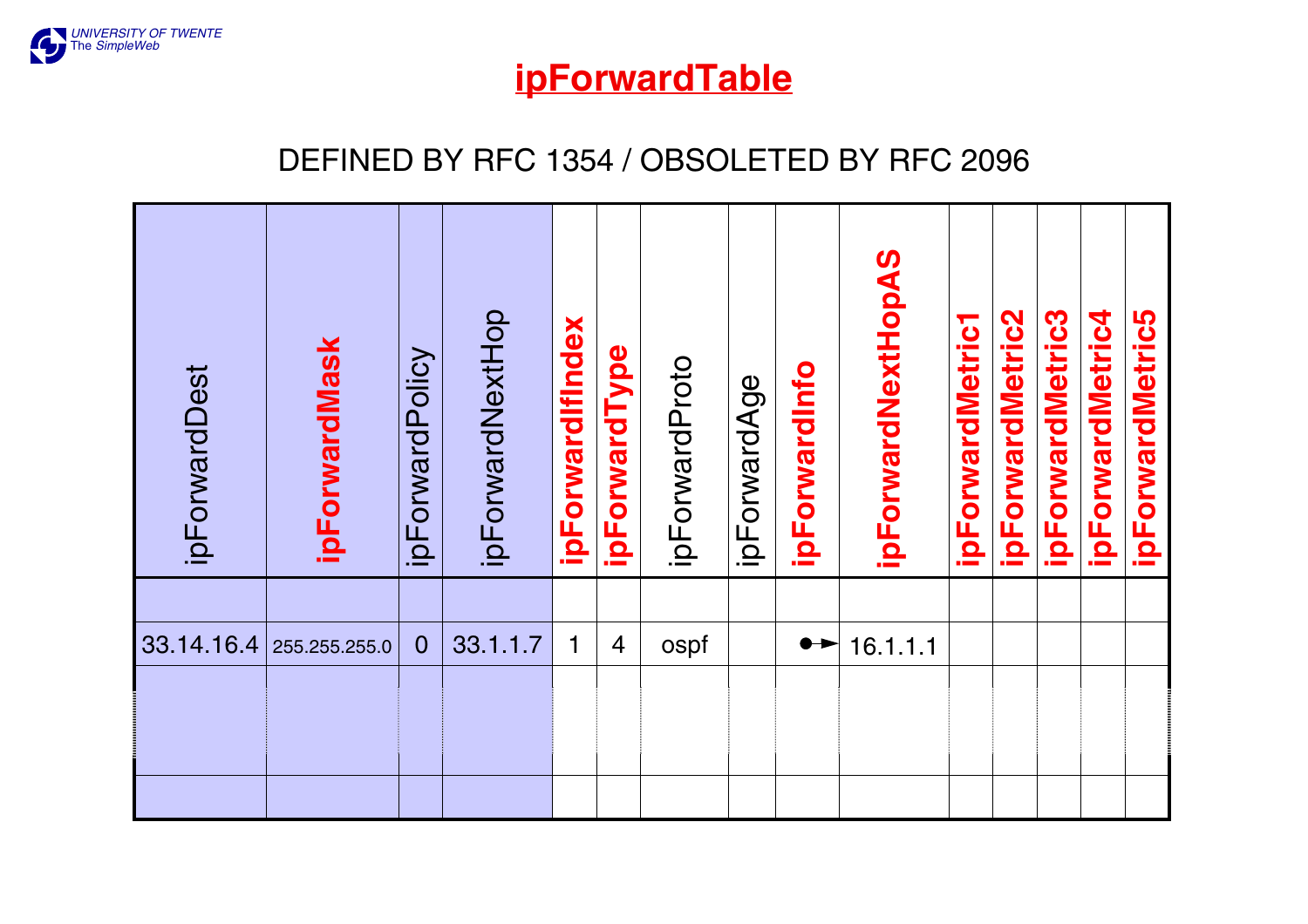

# **ICMP GROUP**

ICMP (5)

icmplnMsgs(1) icmpInMsgs (1)icmpInErrors (2) icmpInDestUnreachs (3) icmpInTimeExcds (4) icmpInParmProbs (5) icmpSrcQuenchs (6) icmpInRedirects (7) icmpInEchos (8) icmpInEchoReps (9) icmpInTimestamps (10) icmpInTimeStampReps (11) icmpInAddrMasks (12) icmpOutMsgs (14) icmpOutErrors (15) icmpOutDestUnreachs (16) icmpOutDestUnreachs (16) icmpOutTimeExcds (17) icmpOutRedirects (20) icmpOutEchos (12) icmpOutTimestamps (23) icmpOutTimestamps (23) icmpOutTimestampReps (24) icmpOutTimestampReps (24) icmpOutAddrMask (25) icmpOutAddrMask (25) icmpOutAddrMaskReps (26) icmpInErrors (2) icmpInDestUnreachs (3) icmpInTimeExcds (4) icmplnParmProbs (5) icmpSrcQuenchs (6) icmplnRedirects (7) icmplnEchos (8) icmpInEchoReps (9) icmplnTimestamps (10) icmplnTimeStampReps (11) icmplnAddrMasks (12) icmplnAddrMaskReps (13) icmpInAddrMaskReps (13) icmpOutMsgs (14) icmpOutErrors (15) icmpOutTimeExcds (17) icmpOutParmProbs (18) icmpOutParmProbs (18) icmpOutSrcQuenchs (19) icmpOutSrcQuenchs (19) icmpOutRedirects (20) icmpOutEchos (12) icmpOutEchoReps (22) icmpOutEchoReps (22) icmpOutAddrMaskReps (26)